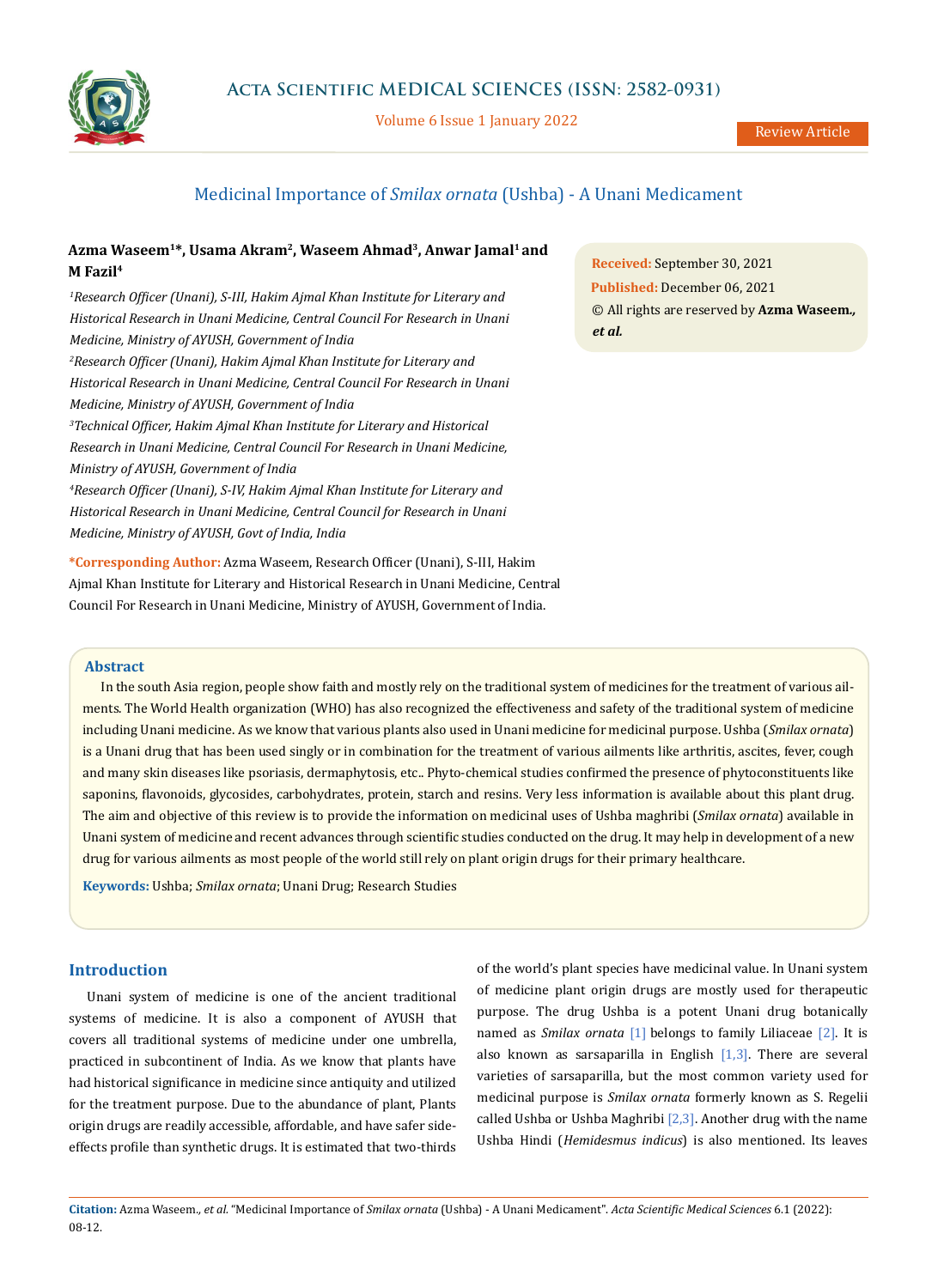and stem resemble with the leaves of Jasmin plant  $[4,5]$ . Root of *Hemidesmus indicus* is black and known as Ziyan in Arabic [3,6]. It is also used for medicinal purpose and shows near about the same effects as Ushba Maghribi. The drug *Smilax ornata* (Ushba) is native of America<sup>1</sup> and has been used there for medicinal purpose therefore known as Ushba Maghribi or Ushba Maghribiyya in Unani medicine [4]. Another name of Ushba is mentioned as Ushbat al-Naar due to red coloured appearance of inner part of rhizome/root or excessive hiddat (heat producing effect) found in it  $[4,7]$ . It was also cultivated in Jamaica hence the prefix Jamaica is added with sarasaparilla and called as Jamaican sarsaparilla [2].

#### **Plant description**

It is a perennial climber with woody prickly stem, wrinkled and fibrous, found on loofy trees, springing from a stout, knotty rhizome. Stem is erect, and has very sharp thorns near abour  $\frac{1}{2}$  inch long. Leaves are large, alternate stalks, almost evergreen and have prominent veins. Seven nerve midribs are strongly marked. Cortex is thick and brownish, with an orange red tint, and has slightly bitter and mucilaginous taste and tinges the saliva when chewed. Flowers are abundant, resemble with the flower of Indian jasmine, has greenish color and are very fragrant [4]. The root has no odour but has slightly bitter taste  $[1,6,8]$ . The bitter principle of root is used as flavoring agent. Root is whitish and reddish colored, about 3-4 inches long and fibrous  $[1]$ . They are shrunken and furrowed longitudinally and bear numerous root lets. Roots are tough and flexible and do not break easily. It is used as a beverage condiment for preparation of soft drinks and mostly used in combination with other aromatic plants. Branches and root of the plant is used for therapeutic purpose  $[4,5]$ . Best variety of Ushba is that which has moderate thickness and length, has reddish tint, exudes smoke/ dust when broken, and the inner part is whitish  $[1,3,4]$ . Shelf life of rhizome/root is about 20 years  $[3,4]$ .

### **Part used (Musta 'mil Hissa)**

- Root  $[1,2,7]$
- Root, branches and flowers  $[3,4]$
- Root and branches  $[10]$ .

# **Temperament (***Mizaj***) of the plant**

- Hot and Dry  $[10]$
- Hot  $2^0$  last, Dry  $[3]$
- Hot  $3^0$  Dry  $3^0$  [1,7] and fresh Ushba is Hot  $2^0$  Dry  $2^0$  [1].

#### **Phytochemical constituents of** *Smilax ornata* **(Ushba):**

The Smilax species have high concentration of phenolic compounds. Phytochemical constituents found in the rhizomes of *Smilax ornata* are alkaloids, flavanoid, glycoside, carbohydrate, protein, tannin, saponins, sarsaponin, parillin [9]. On hydrolysis yields dextrose, isomeric sarspogenin and smilogenin [9]. Other constituents in sarsaparilla include starch (50%), resin, acetyl alcohol, volatile oil, shikimic acid, ferulic acid, sarsapic acid and fatty acids, kaempferol, and quercetin. Minerals reported in the genus include aluminum, chromium, iron, magnesium, selenium, calcium, zinc, and others  $[9,11]$ .

### **Pharmacological action of** *Smilax ornata* **(Ushba)**

Following pharmacological actions of Ushba are mentioned in Unani Medicine [1,3-5,7,10].

It is anti-inflammatory (Muhaill-i Waram), alterative (Muaddil), liquefies viscous matter **(**Mulattif-i Mawad/Muraqqiq), blood purifier (Musaffi-i Khoon), diuretic (Mudir-i Bawl), diaphoretic (Mu'arriq), [3,4,7] purgative of morbid humour (Mushil-i Akhlat), liquefies semen (Muraqqiq-i Mani) and abortificient (Musqit-i Janeen) [1,4]. It is Muqawwi-i Kabid wa Meda (liver tonic and stomachic), acts as analgesic (Musakkin-i Alam) and included in various blood purifying formulations [3].

### **Therapeutic indication of** *Smilax ornata* **(Ushba)**

It is useful for chronic skin diseases (Kohna Jildi Amraz), leprosy (Juzam), arthritis (Waja al-Mafasil) [9]. It is highly effective for the treatment of gout (Niqris)  $[1,3,10]$ , and sciatica (Irq al-Nasa)  $[4,7]$ . It is beneficial for cold diseases of stomach, liver and brain [4], also useful in the treatment of kidney ailments and uterine diseases [1] ascites (Istisqa), renal and cystic pain (Waja al-Kuliyya wa Masana) [3]. Massage (Dalak) with its oil is beneficial for paralysis (Falij)  $[3,4]$  facial palsy (Laqwa)  $[1]$  pruritus (Kharish)  $[7,10]$ , dryness of brain (Khushki-i Dimagh), cardiac asthma (Rabw), bronchial asthma (Zeeq-un Nafs), hemorrhoids (Bawaseer), mad dog bite (Gazeedgi-i Sag Deewana) and syphilis (Aatshak) [1,4]. It was used for the treatment of syphilis in Europe [12]. Sarsaparilla has been used for treating syphilis and other sexually transmitted diseases throughout the world and was documented as an adjuvant for leprosy treatment in 1959 [13]. It is suitable for the personnel having phlegmatic temperament (Balghami Mizaj) and effective in phlegmatic diseases (BalghamiAmraz) [3].

09

**Citation:** Azma Waseem*., et al.* "Medicinal Importance of *Smilax ornata* (Ushba) - A Unani Medicament". *Acta Scientific Medical Sciences* 6.1 (2022): 08-12.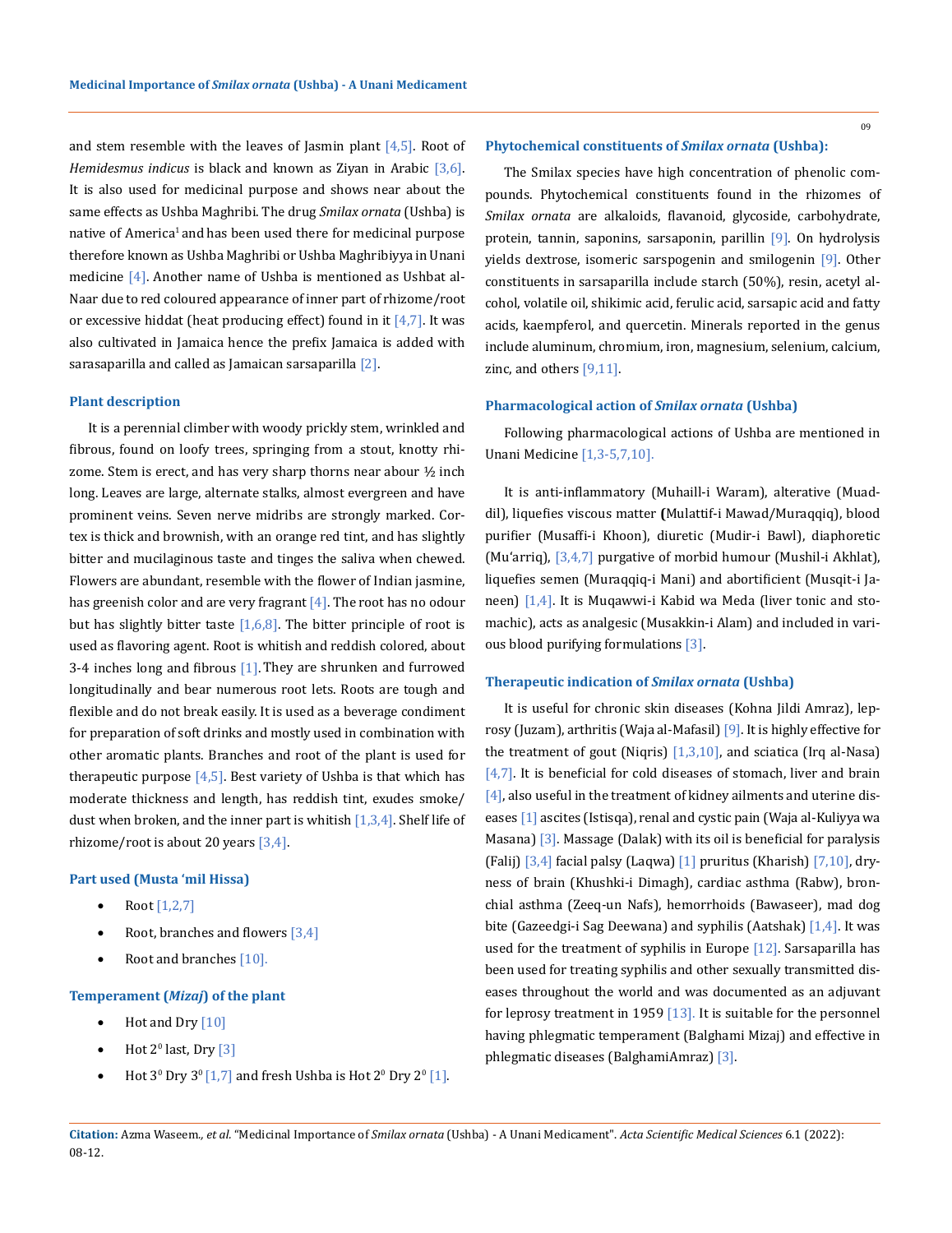# **Dose (Miqdar)**

- 4.5 to 9 gm  $[4]$
- 6-9 gm  $[10]$
- Up to 9 gm  $[1]$ .

# **Toxicity and adverse effects (Muzir Asrat)**

It causes combustion of blood (Ihtiraq-i Dam), increases heating effect of bile (Safra')  $[1]$ , and not suitable to be used during acute fever, and other acute diseases like smallpox, chicken pox, etc.  $[1,4]$ . It is harmful for weak persons and personnel of hot and dry temperament. Though it is effective medicine for the melancholic diseases (Amraz-i Sawdavi) but its prolonged used increases heat and causes combustion (*Ihtiraq*) [3,10].

# **Corrective (Musleh)**

- Cold distillate or extracts (Barid Araqiyat) and whey (Ma al-Jubn) [1,3]
- Almond oil (Roghan *Badam*) [4,7,10].

# **Substitute:**

- Smilax china (Chob chini)  $[1,4,10]$
- Aged Smilax china (Chob chini kohna) [3].

# **Dosage forms**

It is used in form of decoction (Matbookh): Oral administration of its decoction (Matbookh) is useful for paralysis (Falij), bronchial asthma (Zeeq al-Nafs) and chronic cough (Sual Muzmin)  $[4]$ .

It is prepared as follows:

- • Root (Bekh) and branches (shakh) of *Smilax ornata* (Ushba), each -16 gm are boiled with 420 ml of water till half volume of water remains [3]. Another method of preparation of decoction is as follows [14].
- Ushba root- 2.25 gm is cut into small pieces, ground and soaked in 8 cups of water overnight. In the morning, boiled till half volume of water remains, then filtered the water and drink as tea (Qahwa) daily for 4 days. The boiled drug remains is again soaked and boiled with 4 cups of water till half water remains. Repeat the process for 4 days. Drink the decoction sip by sip at night for 14 to 21 days. Decoction is beneficial for paralysis (Falij), chronic ascites (Istisqa Muzmin), bronchial asthma (Zeeq

al-Nafs) and chronic cough (Sual Muzmin) [3].

- Hakim Najmul Ghani has mentioned that a compound formulation (Majoon) prepared with *Smilax ornata* (Ushba) 85 gm, Casia senna (Sana) 36 gm, Foeniculum vulgare Mill. (Saunf) 12 gm, Pterocarpus santalinus Linn. (Sandal Surkh) 12 gm, Polypodium vulgare (Bisfayij) 12 gm, Ipomoea turpethum (Nasawt) 12 gm, Honey 18gm and sugar 18 gm, when used in a dose of 12 gm, is effective for syphilis (Aatshak). It removes the syphilitic matter, cleanses reproductive tract, useful for pruritus (Kharish), melasma (Kalaf), and joints pain (Waja al-Mafasil) also [1].
- There is found seven different formulations of Majoon Ushba in the book on Unani compound drugs 'Qarabadeen-i Azam', mainly prescribed as blood purifier (Musaffi-i Dam) and purgative (Mushil), that are useful for syphilis (Aatshak), arthritis (Waja al-Mafasil), pruritus (Kharish) and other skin problems (Jildi Amraz) [15].
- Nasal Drops (Saoot) prepared with Ushba root and Roghan Banafsha, is effective for migraine of cold type (Shaqeeqa Barid) [3,4].
- Powder (Safuf): Oral administration of Powder (Safuf) of Ushba in a dose of 4.5 gm with sugar is beneficial for chronic arthritis (Waja al-Mafasil Muzmin) if taken for 7 days [3]. Ushba is included as an ingredient in a compound formulation 'Safuf chob chini' which is also useful for arthritis [15].
- Paste (Zimad) prepared with Ushba root and rose distillate (Arq Gulab) reliefs pain associated with arthritis and sciatica, reduces inflammation  $[4,7]$  and also useful for paralysis [3].
- Vaginal Suppository (Humool): Ushba when used as vaginal suppository is abortifacient [1,3,4].
- • Liniment (Tila) or paste (zimad) prepared with Ushba is applied externally for the treatment of skin problems and malignant ulcers [3,4].
- The compound known as Maa al-Usool (Roots Tonic) in Unani medicine is also prepared with Smilax ornata (Ushba) which is used for elimination of morbid matter in the treatment of arthritis. In Jamaica, root tonic prepared with *Smilax ornata* and other roots is consumed at home and sold locally as an energizer, aphrodisiac, for blood purification, and for the promotion and mainte-

10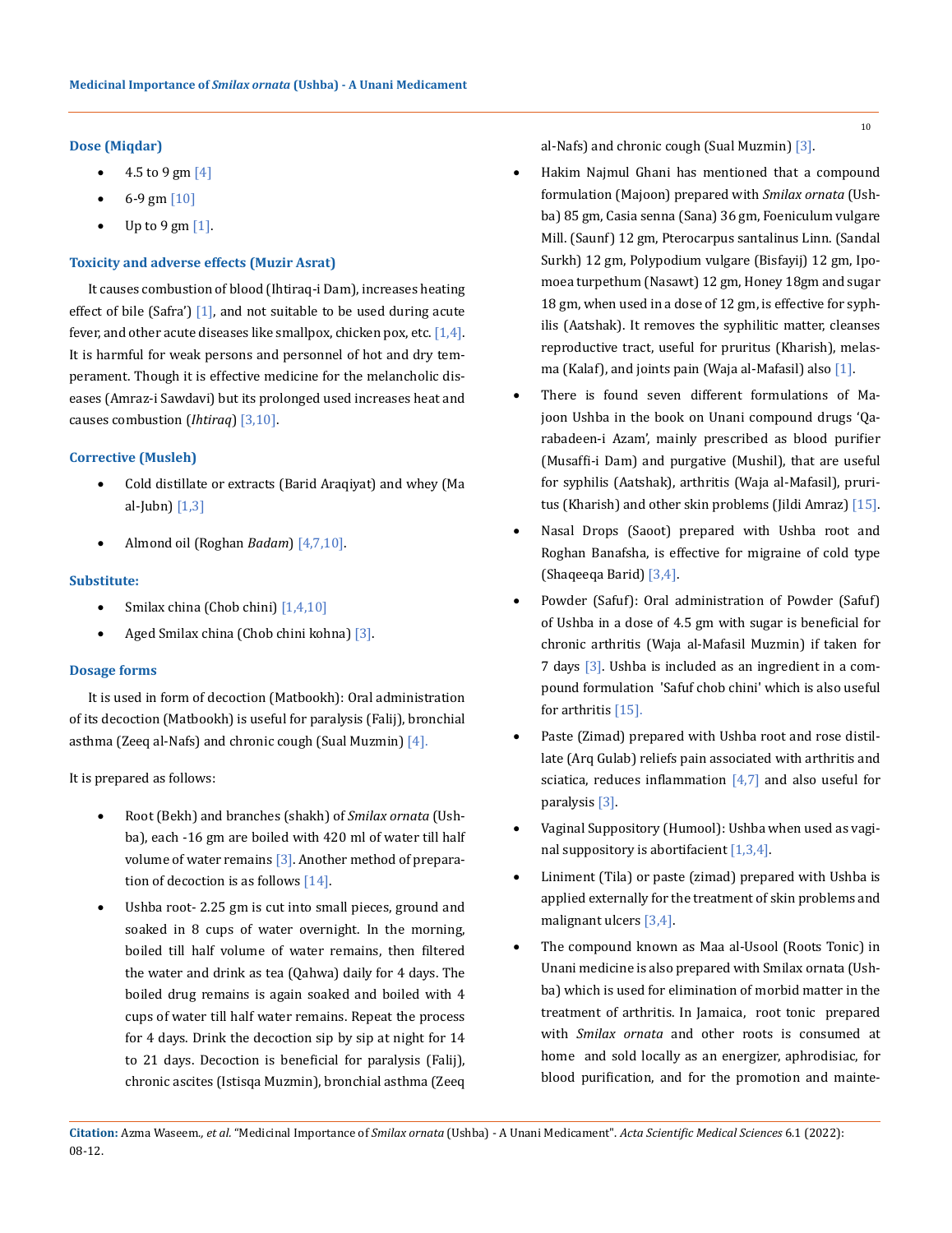nance of good health [16].

Oil (Roghan): Massage (Dalak) with its oil is effective in paralysis (Falij) [3].

## **Pharmacological studies on** *Smilax ornata* **(Ushba)**

#### **Antimicrobial activity**

Antimicrobial activity of ushba against gram positive and gram negative bacteria, in alcoholic and aqueous extract of Ushba has been reported by Ahmad and Khan. The highest antimicrobial activity of Ushba was observed in alcoholic extract. Alcoholic extract showed effective antibacterial activity against the *Streptococcus pyogens* whereas aqueous extract showed moderate antibacterial activity against gram positive bacteria and is found more effective for *Staphylococcus aureus*. In Gram negative bacteria strains, both extracts showed moderate results against *Klebsiella pneumonia* and *Pseudomonas aerugenosa*. Aqueous extract also showed mild activity against *E. coli* [17].

#### **Anti-inflammatory and analgesic activity**

Khan., *et al*. reported that methanol and ethyl acetate extracts of *Smilax ornata* (Ushba) exhibits anti-inflammatory and analgesic activity in arthritis and rheumatic pain using carrageenan induced paw edema and tail flick model in Sprague Dawley rats. The methanol extracts (200 and 400 mg/kg) and the ethyl acetate extract (400 mg/kg) exhibited significant (P < 0.05) anti-inflammatory activity when compared with that of their control groups (saline and vegetable oil respectively), with an onset of 150 min and a duration of 2.5 h. The methanol extract (200 mg/kg) exhibited significant (P < 0.05) analgesic activity, with an onset of 60 min and a duration of 2 h. Also, the methanol and the ethyl acetate extracts (400 mg/ kg) exhibited significant (P < 0.05) analgesic activity when compared with that of their control groups (saline and vegetable oil respectively), with an onset of 30 min and a duration of 2.5h  $[18]$ .

## **Anti-arthritic effect of Majoon Ushba**

In a clinical study efficacy of Majoon Ushba was investigated and its underlying mechanism in adjuvant induced arthritis (AIA) in right hind paw of Wistar albino rats. Majoon Ushba (100 mg/kg/b. wt) was given for 8 days after induction of arthritis. The result showed that it increased the level of anti-inflammatory cytokines (IL-10), inhibited the production of pro-inflammatory cytokines, suppressed the NF-kB, AP-1 and cytokines mRNA expression, suppresses the IL-17 and COX-2 protein expression and regulates RANKL and OPG protein expression. Study confirmed Majoon Ushba as an anti-arthritic drug [19].

## **Effect of majoon ushba in Da-us- Sadaf (Psoriasis)**

A randomized single-blind placebo controlled study was conducted to assess the safety and efficacy of two pharmacopeial Unani formulations - Majoon Ushba and Roghane Hindi, in the management of psoriasis on scientific parameters. The experimental group comprised 20 patients to whom Majoon Ushba 5 gm was administered orally twice daily, and Roghane Hindi was applied locally twice daily. The control group comprised 10 patients were given placebo drugs orally and topically. The duration of the trial was 8 weeks and follow-up was done fortnightly. The severity of psoriasis and efficacy of the drug was assessed by the Psoriasis Area and Severity Index (PASI) Scale. The study confirmed the safety and efficacy of both the drugs in psoriasis [20]. Ahmad., *et al*. has also reported the efficacy and safety of Majoon Ushba (containing ushba as ingredient) and Marham Safeda in the management of psoriasis in a clinical trial [21].

## **Effect of majoon ushba in Qooba (dermaphytosis)**

Tariq., *et al*. reported efficacy of Majoon Ushba and Marham Gulabi in dermaphytosis (Qooba). Clinical study was conducted on 30 patients suffering from dermaphytosis to evaluate the efficacy of Majoon Ushba and Marham Gulabi. Study was carried out for 45 days. The efficacy was evaluated on the basis of improvement in the clinical subjective parameters such as itching, scaling, oozing erythema, papules, fissures, partially alopecia, broken stumps of hair, kerion formation and ring formation with central clearing. Both drugs found effective for Qooba (dermaphytosis) [22].

# **Adulterants**

*Smilax ornata* (Ushba) is commonly adulterated throughout its history of use. The most common adulterant and still used, is *Hemidesmus indicus* (Ushba Hindi), the Indian sarsaparilla which has near about same pharmacological activities. The two drugs can be distinguished if examined. Ushba Hindi has more dark brown color, slight bitter and strong smell of vanilla whereas, smilax ornata (ushba) has light color and bland taste. Other adulterants are Carex arenaria (German sarsaparila), and other species of Smilax [3]. Determining the presence of sarsaponin, through Thin-layer chromatography (TLC) might help to rule out adulterants [23].

# **Conclusion**

It can be concluded from the above review that ushba is a traditionally and clinically proven plant for both its efficacy and application. It is considered to be safe herbal drug as confirmed by

**Citation:** Azma Waseem*., et al.* "Medicinal Importance of *Smilax ornata* (Ushba) - A Unani Medicament". *Acta Scientific Medical Sciences* 6.1 (2022): 08-12.